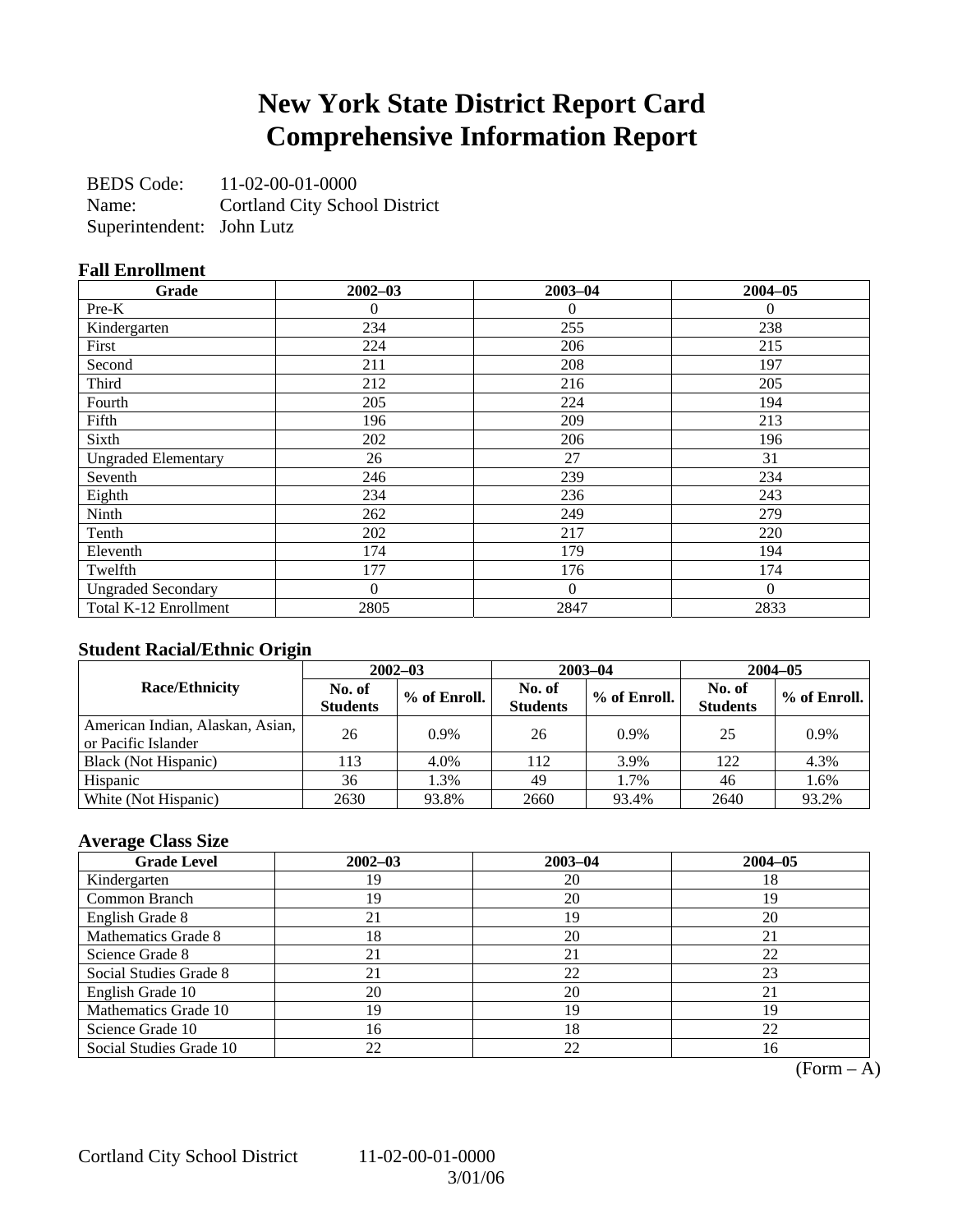### **District Need to Resource Capacity Category**

| <b>N/RC Category</b> | <b>Description</b>                                                   |
|----------------------|----------------------------------------------------------------------|
|                      | This is an urban or suburban school district with high student needs |
|                      | in relation to district resource capacity.                           |

### **Similar School Group and Description**

| <b>Similar School Group</b> | <b>Description</b> |
|-----------------------------|--------------------|
| NA                          | <b>NA</b>          |

All schools within the same N/RC category are divided into three similar school groups defined by the percentage of students in the school who are eligible for the free-lunch program and/or who are limited English proficient (also known as English language learners).

#### **Student Demographics Used To Determine Similar Schools Group**

|                                   | $2002 - 03$ |         | $2003 - 04$ |         | $2004 - 05$ |         |
|-----------------------------------|-------------|---------|-------------|---------|-------------|---------|
|                                   | Count       | Percent | Count       | Percent | Count       | Percent |
| <b>Limited English Proficient</b> | 21          | 0.8%    |             | 0.7%    | つつ          | 1.0%    |
| <b>Eligible for Free Lunch</b>    | 718         | 25.6%   | 824         | 28.9%   | 742         | 26.2%   |

#### **Attendance and Suspension**

|                               | $2001 - 02$<br>$%$ of<br>No. of |         |                  | $2002 - 03$ | $2003 - 04$     |         |
|-------------------------------|---------------------------------|---------|------------------|-------------|-----------------|---------|
|                               |                                 |         | $%$ of<br>No. of |             | No. of          | $%$ of  |
|                               | <b>Students</b>                 | Enroll. | <b>Students</b>  | Enroll.     | <b>Students</b> | Enroll. |
| <b>Annual Attendance Rate</b> |                                 | 92.9%   |                  | 94.9%       |                 | 95.2%   |
| <b>Student Suspensions</b>    | 155                             | 5.4%    | .78              | 6.4%        | 160             | 5.6%    |

### **Student Socioeconomic and Stability Indicators (Percent of Enrollment)**

|                          | $2002 - 03$ | $2003 - 04$ | $2004 - 05$ |
|--------------------------|-------------|-------------|-------------|
| <b>Reduced Lunch</b>     | 6.8%        | 8.9%        | 7.0%        |
| <b>Public Assistance</b> | NA          | NA          | NA          |
| <b>Student Stability</b> | NA          | <b>NA</b>   | NA          |

#### **Staff Counts**

| Staff                                 | $2004 - 05$ |
|---------------------------------------|-------------|
| <b>Total Teachers</b>                 | 245         |
| <b>Total Other Professional Staff</b> | 33          |
| <b>Total Paraprofessionals</b>        | 83          |
| Teaching Out of Certification*        |             |

\*Teaching out of certification more than on an incidental basis.

 $(Form - B)$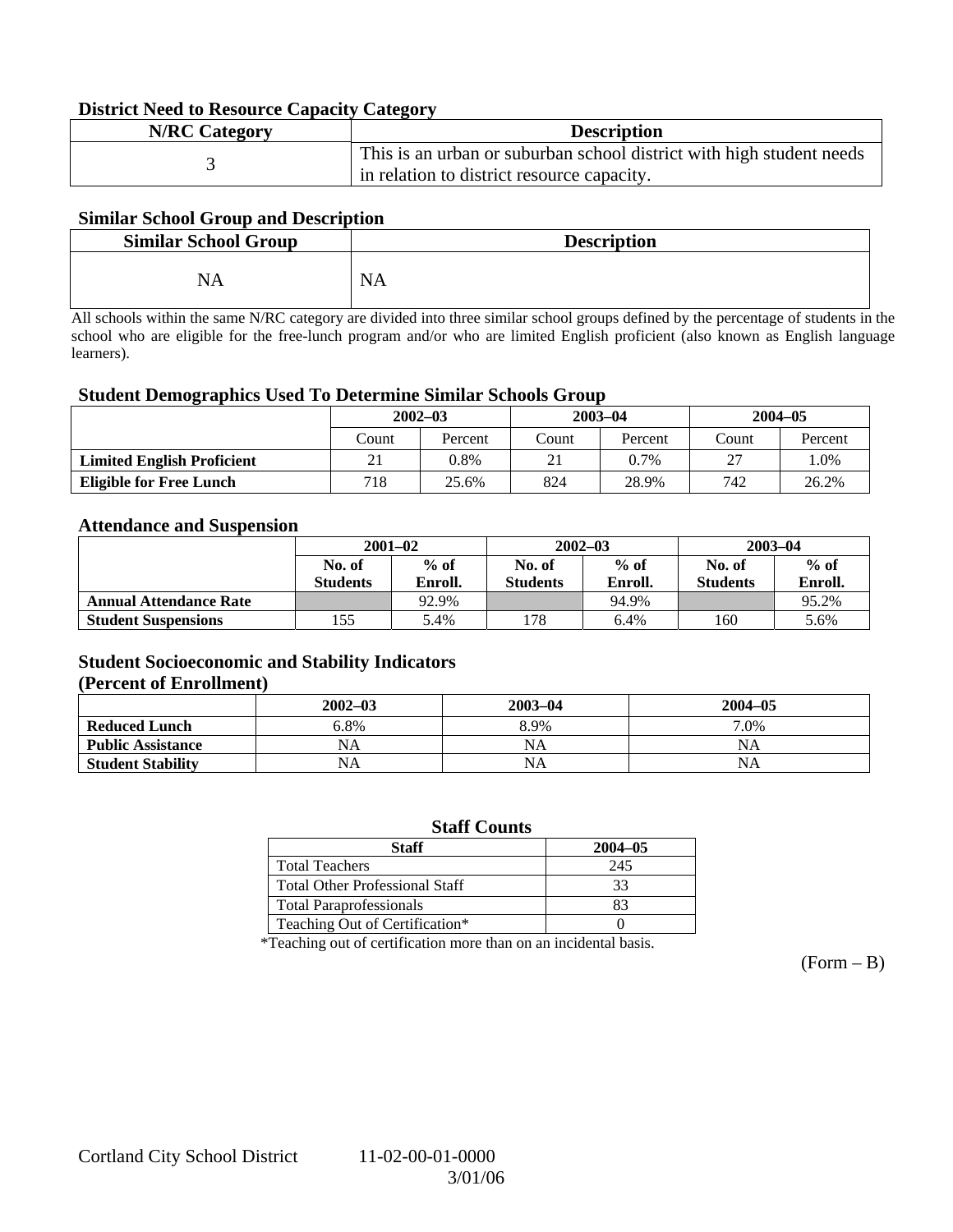# **High School Graduates and Noncompleters**

|                     | <b>High School Graduates and Completers</b>  | $2002 - 03$                                                                        | $2003 - 04$ | $2004 - 05$ |
|---------------------|----------------------------------------------|------------------------------------------------------------------------------------|-------------|-------------|
|                     | Total Graduates*                             | 146                                                                                | 150         | 137         |
| General-            | <b>Regents Diplomas</b>                      | 92                                                                                 | 91          | 116         |
| <b>Education</b>    | % Regents Diplomas                           | 63%                                                                                | 61%         | 85%         |
| <b>Students</b>     | Regents Diplomas with Advanced Designation** |                                                                                    |             | 62          |
|                     | % Regents Diplomas with Advanced Designation |                                                                                    |             | 45%         |
|                     | IEP Diplomas or Local Certificates           |                                                                                    |             |             |
|                     | Total Graduates*                             | 9                                                                                  | 8           | 6           |
| <b>Students</b>     | <b>Regents Diplomas</b>                      | 2                                                                                  |             | 3           |
| with                | % Regents Diplomas                           | 22%                                                                                | 12%         | 50%         |
| <b>Disabilities</b> | Regents Diplomas with Advanced Designation** |                                                                                    |             | $\Omega$    |
|                     | % Regents Diplomas with Advanced Designation | 3<br>$\overline{2}$<br>155<br>158<br>94<br>92<br>61%<br>58%<br>3<br>$\overline{c}$ | 0%          |             |
|                     | IEP Diplomas or Local Certificates           |                                                                                    |             | 13          |
|                     | Total Graduates*                             |                                                                                    |             | 143         |
|                     | <b>Regents Diplomas</b>                      |                                                                                    |             | 119         |
| <b>All Students</b> | % Regents Diplomas                           | 62<br>13                                                                           | 83%         |             |
|                     | Regents Diplomas with Advanced Designation** |                                                                                    |             |             |
|                     | % Regents Diplomas with Advanced Designation |                                                                                    |             | 43%         |
|                     | <b>IEP Diplomas or Local Certificates</b>    |                                                                                    |             |             |

\* Only students awarded local diplomas or Regents endorsed diplomas are included in the count of high school graduates in this table. Data include graduates in August, January and June of the school year being reported.

\*\*Beginning with students who first entered grade 9 in 2001–02, students may earn a Regents diploma by passing (scoring 65–100) Regents exams in five areas and meeting course requirements. To earn a Regents diploma with advanced designation, the student must pass eight Regents exams. For more information, see http://www.emsc.nysed.gov/parents/gradreqtsfs.shtml

### **Post-Secondary Plans of 2004–05 Graduates**

|                                                |               | 4-year<br>College | 2-year<br>College | <b>Other Post-</b><br><b>Secondary</b> | <b>Military</b> | <b>Employment</b> | <b>Adult</b><br><b>Services</b> | Plan<br><b>Unknown</b> | <b>Other</b><br><b>Known Plan</b> |
|------------------------------------------------|---------------|-------------------|-------------------|----------------------------------------|-----------------|-------------------|---------------------------------|------------------------|-----------------------------------|
| <b>General-</b><br><b>Education</b>            | <b>Number</b> | 66                | 56                |                                        | ◠               | 11                | $\Omega$                        |                        | $\mathbf{0}$                      |
| <b>Students</b>                                | Percent       | 48%               | 41%               | 1%                                     | 1%              | 8%                | $0\%$                           | 1%                     | 0%                                |
| <b>Students</b><br>with<br><b>Disabilities</b> | <b>Number</b> |                   | $\theta$          | $\Omega$                               | $\Omega$        | $\overline{4}$    | $\Omega$                        |                        | $\theta$                          |
|                                                | Percent       | 17%               | 0%                | 0%                                     | 0%              | 67%               | $0\%$                           | 17%                    | 0%                                |
| All<br><b>Students</b>                         | <b>Number</b> | 67                | 56                |                                        | ↑               | 15                | $\Omega$                        | 2                      | $\mathbf{0}$                      |
|                                                | Percent       | 47%               | 39%               | 1%                                     | 1%              | 10%               | 0%                              | 1%                     | 0%                                |

### **High School Noncompletion Rates**

|                        |                            | $2002 - 03$     |         | $2003 - 04$     |         | $2004 - 05$     |         |
|------------------------|----------------------------|-----------------|---------|-----------------|---------|-----------------|---------|
|                        |                            | No. of          | $%$ of  | No. of          | $%$ of  | No. of          | $%$ of  |
|                        |                            | <b>Students</b> | Enroll. | <b>Students</b> | Enroll. | <b>Students</b> | Enroll. |
| General-               | Dropped Out                |                 |         | 14              | 1.9%    | 17              | 2.3%    |
| <b>Education</b>       | Entered GED Program*       | 4               |         | 6               | 0.8%    |                 | 1.2%    |
| <b>Students</b>        | <b>Total Noncompleters</b> | 21              |         | 20              | 2.7%    | 26              | 3.6%    |
| <b>Students with</b>   | Dropped Out                | 10              |         | 8               | 7.3%    |                 | 5.0%    |
| <b>Disabilities</b>    | Entered GED Program*       |                 |         |                 | $0.0\%$ |                 | 1.4%    |
|                        | <b>Total Noncompleters</b> | 10              |         | 8               | 7.3%    |                 | 6.5%    |
| All<br><b>Students</b> | Dropped Out                | 27              | 3.3%    | 22              | 2.6%    | 24              | 2.8%    |
|                        | Entered GED Program*       | 4               | $0.5\%$ | 6               | $0.7\%$ | 11              | 1.3%    |
|                        | <b>Total Noncompleters</b> | 31              | 3.8%    | 28              | 3.3%    | 35              | 4.0%    |

\*The number and percentage of students who left a program leading to a high school diploma and entered a program leading to a high school equivalency diploma.

 $(Form - C)$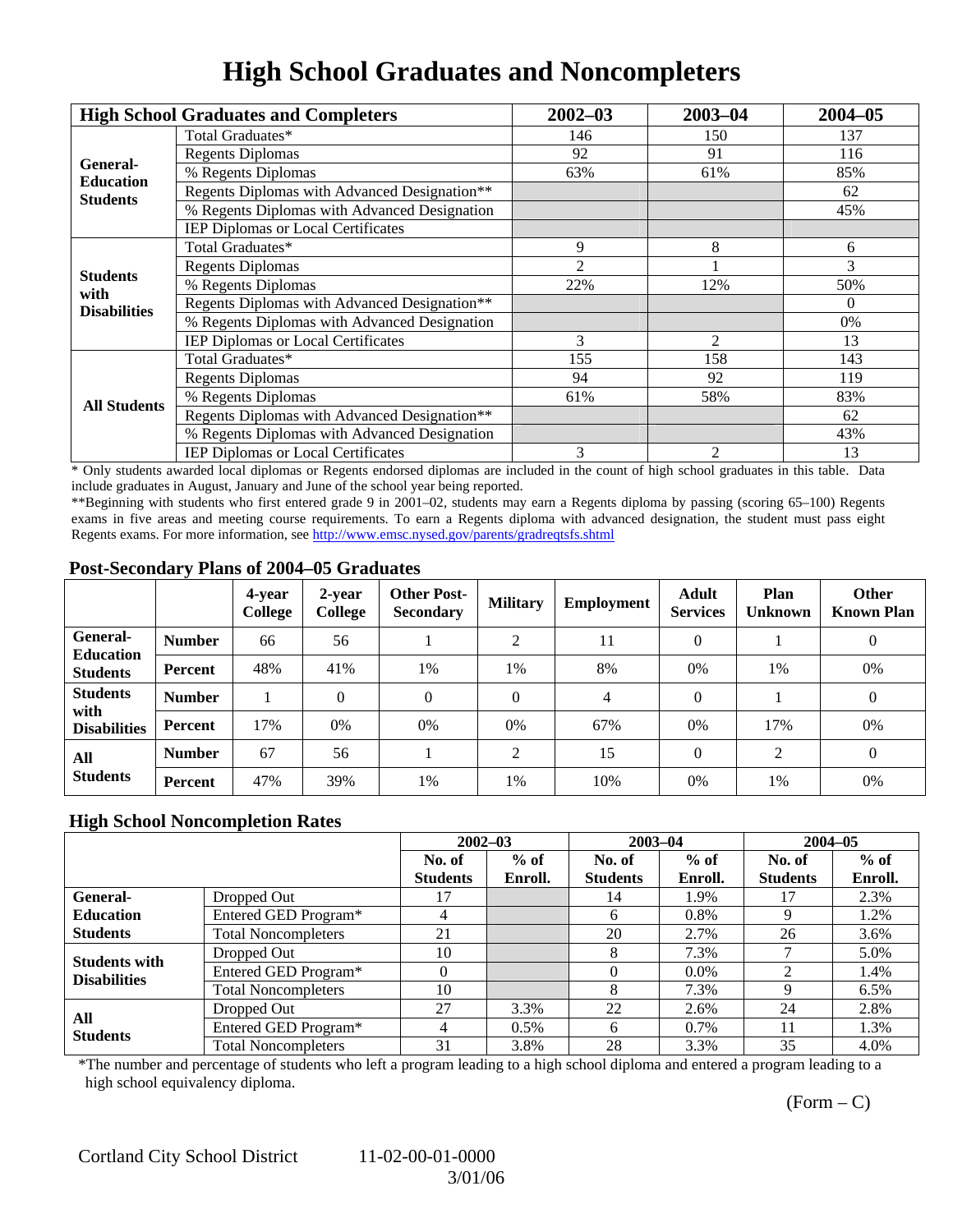## **Career Development and Occupational Studies (CDOS)**

## **Percentage of Students Documenting Self- and Career-Awareness Information and Career Exploration Activities, K–3**

| <b>Grades</b> | $2002 - 03$ | $2003 - 04$ | $2004 - 05$ |
|---------------|-------------|-------------|-------------|
| K–1           | 9%          | $0\%$       | 0%          |
| $2 - 3$       | 9%          | 0%          | 0%          |

## **Students Developing a Career Plan, 4–12**

| <b>Grades</b> |                                      | $2002 - 03$ | 2003-04  | $2004 - 05$ |
|---------------|--------------------------------------|-------------|----------|-------------|
|               | Number of General-Education Students | $\theta$    | $\Omega$ | $\Omega$    |
| $4 - 5$       | Number of Students with Disabilities | $\Omega$    | $\Omega$ | $\Omega$    |
|               | Number of All Students               | $\Omega$    | $\Omega$ | $\Omega$    |
|               | Percent of Enrollment                | $0\%$       | 0%       | 0%          |
|               | Number of General-Education Students | 386         | 373      | 384         |
| $6 - 8$       | Number of Students with Disabilities | 94          | 102      | 93          |
|               | Number of All Students               | 480         | 475      | 477         |
|               | Percent of Enrollment                | 70%         | 69%      | 70%         |
|               | Number of General-Education Students | 680         | 698      | 704         |
| $9 - 12$      | Number of Students with Disabilities | 135         | 126      | 159         |
|               | Number of All Students               | 815         | 824      | 863         |
|               | Percent of Enrollment                | 100%        | 100%     | 100%        |

## **Career and Technical Education (CTE) Programs**

|                                                   |       | <b>This District</b> | <b>Statewide</b> |
|---------------------------------------------------|-------|----------------------|------------------|
| <b>CTE</b> Program                                | Count | Percentage           | Average          |
| <b>All CTE Programs</b>                           |       |                      |                  |
| Completed the CTE Program                         | 44    |                      |                  |
| <b>Completed and Passed Regents Exams</b>         | 44    | 100%                 | 80%              |
| Completed and had Course Average of 75% or More   | 42    | 95%                  | 82%              |
| Completed and Attained a HS Diploma or Equivalent | 43    | 98%                  | 96%              |
| Completed and Whose Status is Known               | 44    |                      |                  |
| Completed and Were Successfully Placed            | 44    | 100%                 | 96%              |
| <b>Nontraditional Programs</b>                    |       |                      |                  |
| <b>Underrepresented Gender Members Enrolled</b>   | 5     | 24%                  | 25%              |
| Underrepresented Gender Members Who Completed     | 2     | 10%                  | 19%              |

Enrollment data are for the 2004–2005 school year; completer data are as of June 2004.

Blank cells indicate that either the district did not have a CTE program or did not report data. These data are reported only at the district level.

 $(Form - D)$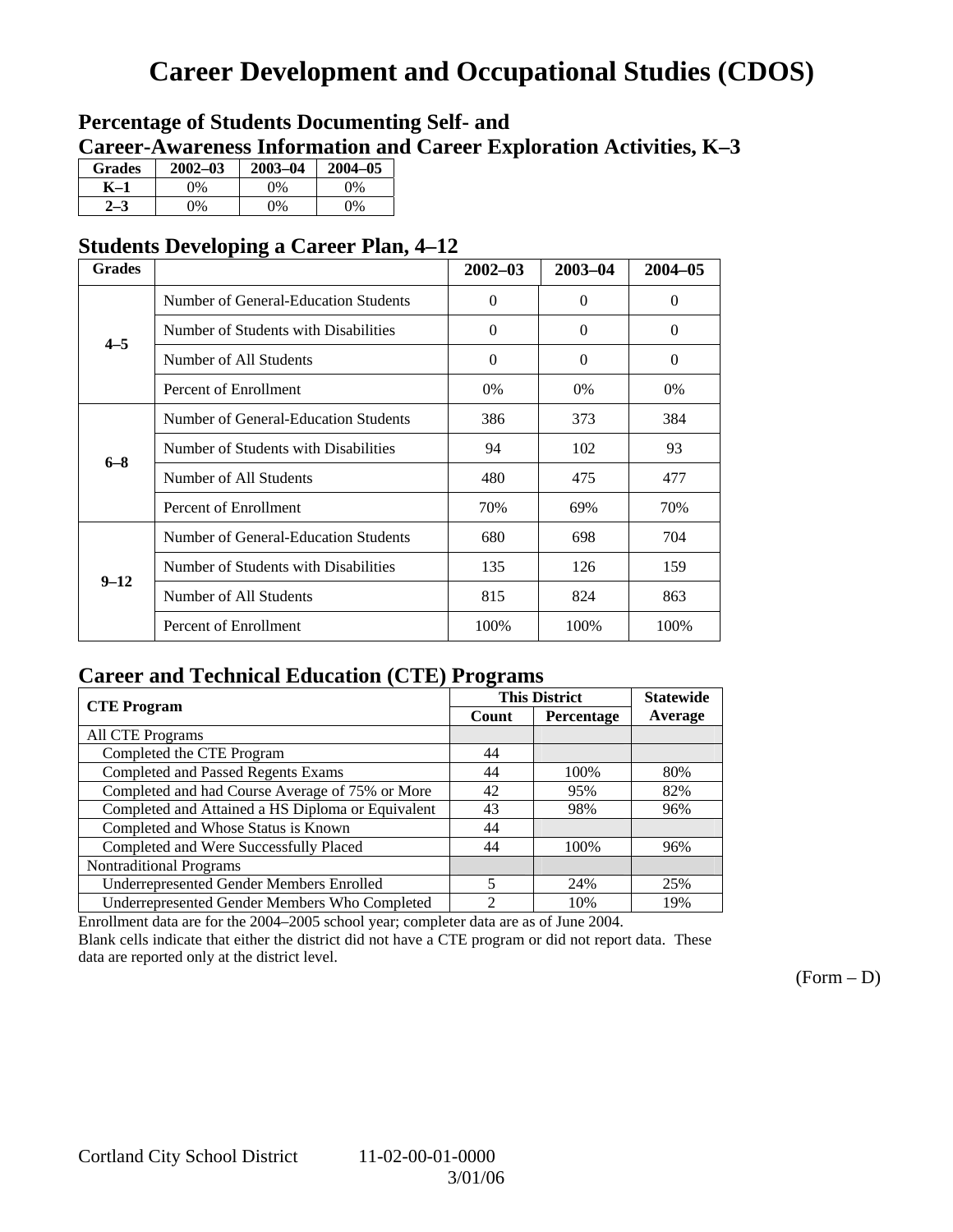# **Second Language Proficiency Examinations**

## **General-Education Students**

| <b>Test</b> | $2002 - 03$       |           |                   | $2003 - 04$ | $2004 - 05$       |           |  |
|-------------|-------------------|-----------|-------------------|-------------|-------------------|-----------|--|
|             | <b>No. Tested</b> | % Passing | <b>No. Tested</b> | % Passing   | <b>No. Tested</b> | % Passing |  |
| French      | 69                | 96%       | 59                | 98%         | 58                | 88%       |  |
| German      |                   | 67%       | 10                | 80%         | 10                | 90%       |  |
| Italian     |                   | 0%        |                   | 0%          |                   | 0%        |  |
| Latin       |                   | 0%        |                   | $0\%$       |                   | 0%        |  |
| Spanish     | 120               | 93%       | 136               | 79%         | 100               | 89%       |  |

### **Students with Disabilities**

| <b>Test</b> | $2002 - 03$ |           |            | $2003 - 04$ | $2004 - 05$       |           |  |
|-------------|-------------|-----------|------------|-------------|-------------------|-----------|--|
|             | No. Tested  | % Passing | No. Tested | % Passing   | <b>No. Tested</b> | % Passing |  |
| French      |             |           |            | 88%         |                   |           |  |
| German      |             |           |            | $0\%$       |                   | 0%        |  |
| Italian     |             | 0%        |            | $0\%$       |                   | 0%        |  |
| Latin       |             | 0%        |            | $0\%$       |                   | 0%        |  |
| Spanish     |             | 100%      |            | 64%         | 14                | 100%      |  |

## **Regents Competency Tests**

### **General-Education Students**

| <b>Test</b>           |                   | $2002 - 03$ |            | $2003 - 04$ | $2004 - 05$ |           |  |
|-----------------------|-------------------|-------------|------------|-------------|-------------|-----------|--|
|                       | <b>No. Tested</b> | % Passing   | No. Tested | % Passing   | No. Tested  | % Passing |  |
| <b>Mathematics</b>    |                   | 60%         |            | 100%        |             |           |  |
| Science               |                   | 0%          |            | 83%         |             | 0%        |  |
| Reading               |                   |             |            |             |             | 0%        |  |
| Writing               |                   |             |            |             |             | 0%        |  |
| <b>Global Studies</b> |                   |             |            |             |             |           |  |
| U.S. Hist & Gov't     |                   |             |            |             |             |           |  |

### **Students with Disabilities**

| <b>Test</b>           | $2002 - 03$       |           | $2003 - 04$ |           | $2004 - 05$ |           |  |
|-----------------------|-------------------|-----------|-------------|-----------|-------------|-----------|--|
|                       | <b>No. Tested</b> | % Passing | No. Tested  | % Passing | No. Tested  | % Passing |  |
| <b>Mathematics</b>    |                   | 52%       | 23          | 83%       |             | 71%       |  |
| Science               |                   | 67%       | 16          | 69%       |             | 60%       |  |
| Reading               |                   |           |             |           |             |           |  |
| Writing               |                   |           |             |           |             |           |  |
| <b>Global Studies</b> |                   | 45%       |             | 38%       |             | 17%       |  |
| U.S. Hist & Gov't     |                   |           |             |           |             | 67%       |  |

 $\overline{\text{(Form - E)}}$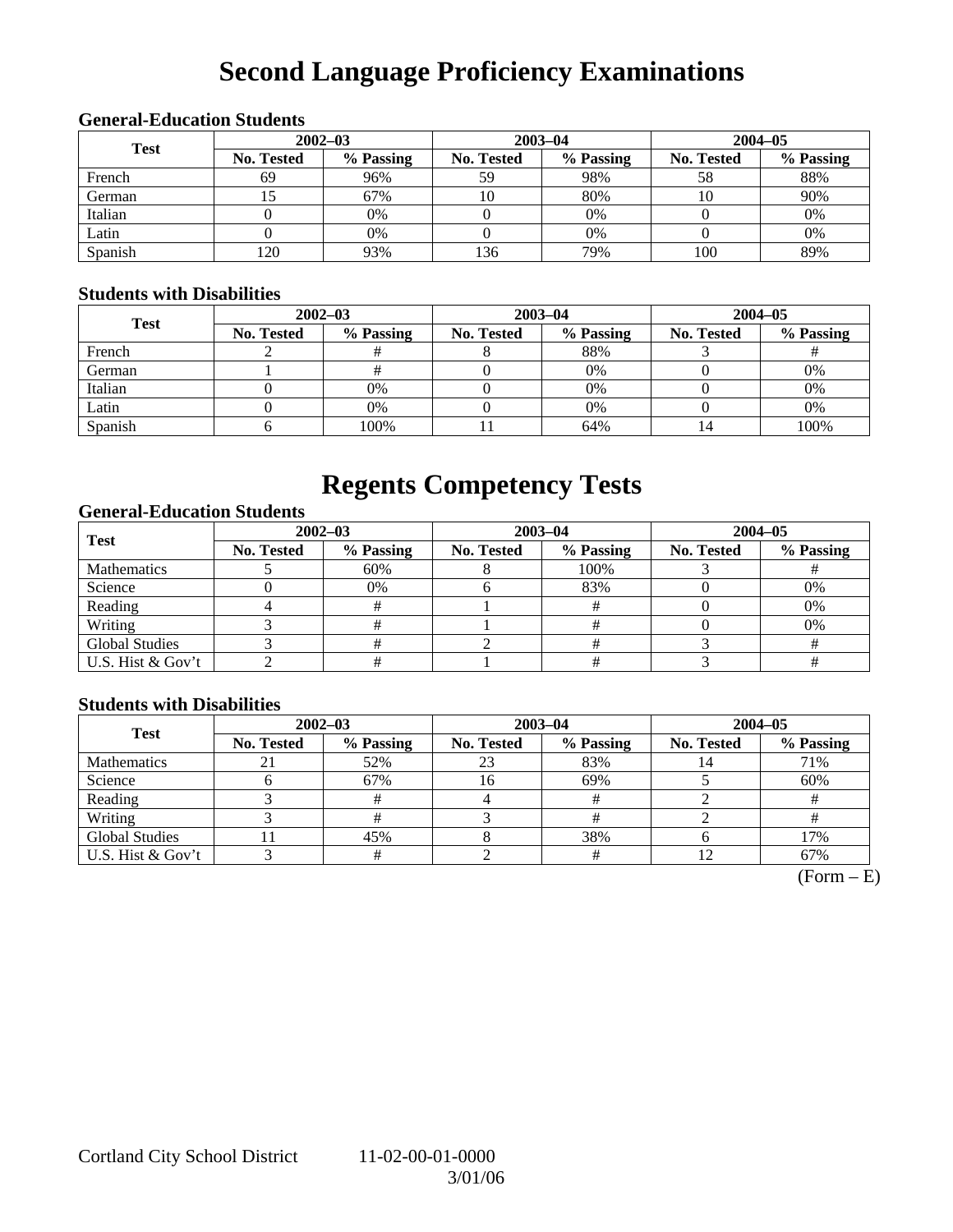# **Regents Examinations**

|                                     | <b>All Students</b> |                                     |                  | <b>Students with Disabilities</b> |                 |                  |
|-------------------------------------|---------------------|-------------------------------------|------------------|-----------------------------------|-----------------|------------------|
|                                     | $2002 - 03$         | $2003 - 04$                         | $2004 - 05$      | $2002 - 03$                       | $2003 - 04$     | $2004 - 05$      |
|                                     |                     | <b>Comprehensive English</b>        |                  |                                   |                 |                  |
| Number Tested                       | 179                 | 166                                 | 177              | 14                                | 14              | 17               |
| Number Scoring 55-100               | 170                 | 161                                 | 167              | $\overline{10}$                   | $\overline{10}$ | $\overline{11}$  |
| Number Scoring 65-100               | 151                 | 149                                 | 148              | 5                                 | 6               | $\overline{4}$   |
| Number Scoring 85-100               | $\overline{58}$     | 69                                  | 67               | $\mathbf{1}$                      | $\overline{0}$  | 1                |
| Percentage of Tested Scoring 55-100 | 95%                 | 97%                                 | 94%              | 71%                               | 71%             | 65%              |
| Percentage of Tested Scoring 65-100 | 84%                 | 90%                                 | 84%              | 36%                               | 43%             | 24%              |
| Percentage of Tested Scoring 85-100 | 32%                 | 42%                                 | 38%              | 7%                                | 0%              | 6%               |
|                                     |                     | <b>Mathematics A</b>                |                  |                                   |                 |                  |
| Number Tested                       | 187                 | 194                                 | $\overline{212}$ | 11                                | 10              | 19               |
| Number Scoring 55-100               | 158                 | 189                                 | 209              | 6                                 | 9               | 18               |
| Number Scoring 65-100               | 142                 | 171                                 | 204              | $\overline{3}$                    | $\overline{5}$  | 17               |
| Number Scoring 85-100               | $\overline{45}$     | $\overline{51}$                     | $\overline{54}$  | $\overline{1}$                    | $\mathbf{1}$    | $\overline{0}$   |
| Percentage of Tested Scoring 55-100 | 84%                 | 97%                                 | 99%              | 55%                               | 90%             | 95%              |
| Percentage of Tested Scoring 65-100 | 76%                 | 88%                                 | 96%              | 27%                               | 50%             | 89%              |
| Percentage of Tested Scoring 85-100 | 24%                 | 26%                                 | 25%              | 9%                                | 10%             | 0%               |
|                                     |                     | <b>Mathematics B</b>                |                  |                                   |                 |                  |
| Number Tested                       | $\boldsymbol{0}$    | $\mathbf{0}$                        | 14               | $\overline{0}$                    | $\overline{0}$  | $\boldsymbol{0}$ |
| Number Scoring 55-100               | $\overline{0}$      | $\overline{0}$                      | $\overline{9}$   | $\overline{0}$                    | $\overline{0}$  | $\overline{0}$   |
| Number Scoring 65-100               | $\boldsymbol{0}$    | $\overline{0}$                      | $\overline{5}$   | $\overline{0}$                    | $\overline{0}$  | $\boldsymbol{0}$ |
| Number Scoring 85-100               | $\overline{0}$      | $\overline{0}$                      | $\overline{0}$   | $\overline{0}$                    | $\overline{0}$  | $\overline{0}$   |
| Percentage of Tested Scoring 55-100 | 0%                  | 0%                                  | 64%              | 0%                                | 0%              | 0%               |
| Percentage of Tested Scoring 65-100 | $\overline{0\%}$    | 0%                                  | 36%              | 0%                                | 0%              | 0%               |
| Percentage of Tested Scoring 85-100 | 0%                  | 0%                                  | 0%               | 0%                                | 0%              | 0%               |
|                                     |                     | <b>Global History and Geography</b> |                  |                                   |                 |                  |
| Number Tested                       | 198                 | 219                                 | 216              | 21                                | 22              | 26               |
| Number Scoring 55-100               | 184                 | 190                                 | 190              | 14                                | 13              | 22               |
| Number Scoring 65-100               | 162                 | 172                                 | 153              | 12                                | 6               | 17               |
| Number Scoring 85-100               | $\overline{53}$     | $\overline{77}$                     | $\overline{52}$  | $\overline{0}$                    | $\mathbf{1}$    | $\overline{3}$   |
| Percentage of Tested Scoring 55-100 | 93%                 | 87%                                 | 88%              | 67%                               | 59%             | 85%              |
| Percentage of Tested Scoring 65-100 | 82%                 | 79%                                 | 71%              | 57%                               | 27%             | 65%              |
| Percentage of Tested Scoring 85-100 | 27%                 | 35%                                 | 24%              | 0%                                | 5%              | 12%              |
|                                     |                     | <b>U.S. History and Government</b>  |                  |                                   |                 |                  |
| Number Tested                       | 174                 | 159                                 | 187              | 11                                | 11              | 20               |
| Number Scoring 55-100               | 173                 | 156                                 | 165              | 11                                | 11              | 8                |
| Number Scoring 65-100               | 166                 | 152                                 | 155              | $\overline{9}$                    | 10              | $\boldsymbol{7}$ |
| Number Scoring 85-100               | 89                  | 76                                  | 86               | $\mathbf{1}$                      | $\overline{2}$  | $\overline{5}$   |
| Percentage of Tested Scoring 55-100 | 99%                 | 98%                                 | 88%              | 100%                              | 100%            | 40%              |
| Percentage of Tested Scoring 65-100 | 95%                 | 96%                                 | 83%              | 82%                               | 91%             | 35%              |
| Percentage of Tested Scoring 85-100 | 51%                 | 48%                                 | 46%              | 9%                                | 18%             | 25%              |

 $\overline{(Form - F)}$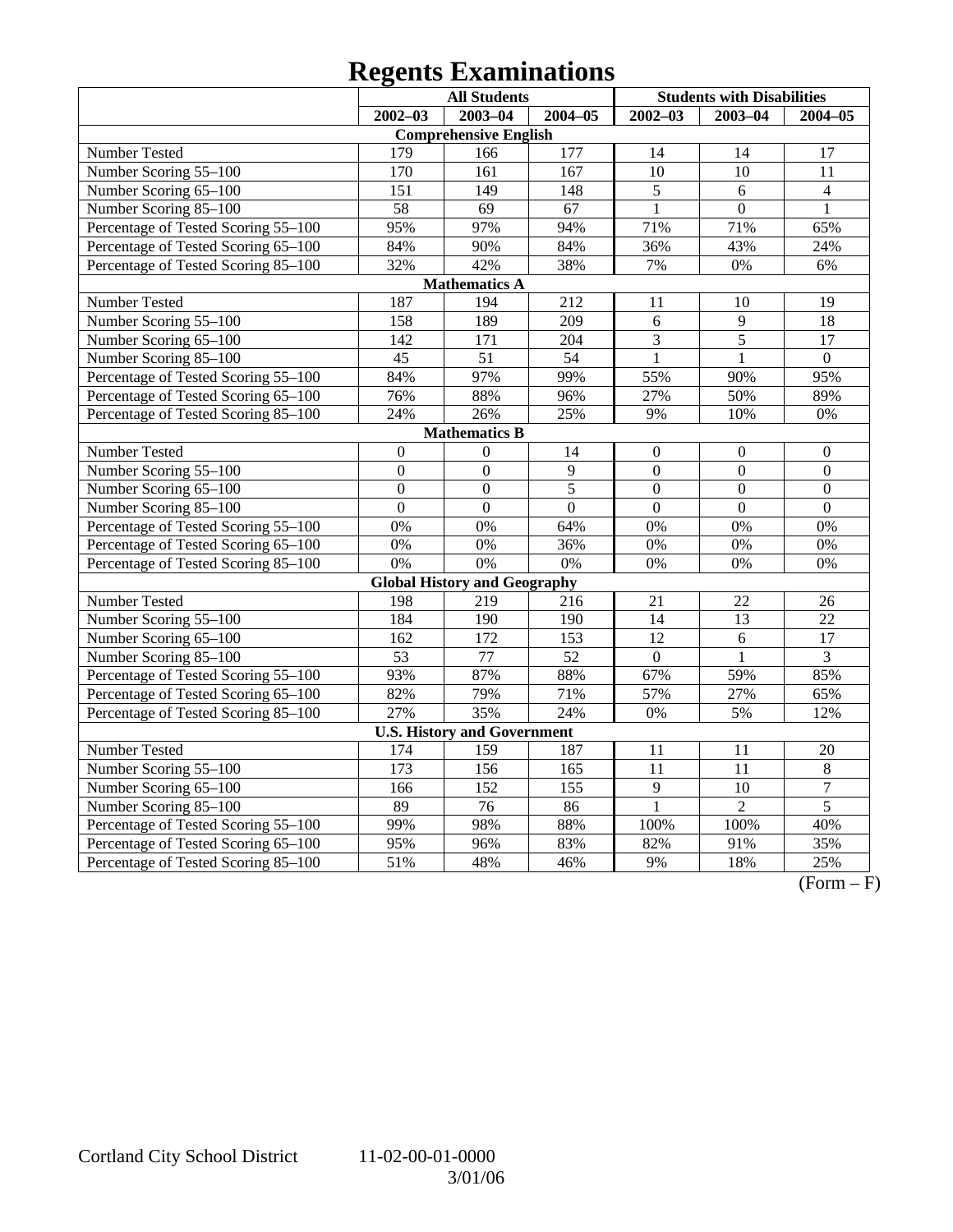## **Regents Examinations**

|                                     | o           | <b>All Students</b>                   |             |                  | <b>Students with Disabilities</b> |                          |
|-------------------------------------|-------------|---------------------------------------|-------------|------------------|-----------------------------------|--------------------------|
|                                     | $2002 - 03$ | $2003 - 04$                           | $2004 - 05$ | $2002 - 03$      | $2003 - 04$                       | $2004 - 05$              |
|                                     |             | <b>Living Environment</b>             |             |                  |                                   |                          |
| Number Tested                       | 142         | 187                                   | 303         | 5                | 18                                | 46                       |
| Number Scoring 55-100               | 141         | 183                                   | 279         | $\overline{5}$   | 17                                | 39                       |
| Number Scoring 65-100               | 141         | 173                                   | 250         | $\overline{5}$   | 12                                | 25                       |
| Number Scoring 85-100               | 43          | 54                                    | 86          | $\overline{0}$   | $\mathbf{1}$                      | $\overline{4}$           |
| Percentage of Tested Scoring 55-100 | 99%         | 98%                                   | 92%         | 100%             | 94%                               | 85%                      |
| Percentage of Tested Scoring 65-100 | 99%         | 93%                                   | 83%         | 100%             | 67%                               | 54%                      |
| Percentage of Tested Scoring 85-100 | 30%         | 29%                                   | 28%         | 0%               | 6%                                | 9%                       |
|                                     |             | <b>Physical Setting/Earth Science</b> |             |                  |                                   |                          |
| Number Tested                       | 233         | 221                                   | 117         | 30               | 31                                | 9                        |
| Number Scoring 55-100               | 190         | 194                                   | 110         | 14               | 21                                | $\overline{7}$           |
| Number Scoring 65-100               | 174         | 167                                   | 96          | 10               | 16                                | $\overline{\mathcal{L}}$ |
| Number Scoring 85-100               | 61          | 56                                    | 42          | $\boldsymbol{0}$ | 3                                 | $\mathbf{0}$             |
| Percentage of Tested Scoring 55-100 | 82%         | 88%                                   | 94%         | 47%              | 68%                               | 78%                      |
| Percentage of Tested Scoring 65-100 | 75%         | 76%                                   | 82%         | 33%              | 52%                               | 44%                      |
| Percentage of Tested Scoring 85-100 | 26%         | 25%                                   | 36%         | 0%               | 10%                               | 0%                       |
|                                     |             | <b>Physical Setting/Chemistry</b>     |             |                  |                                   |                          |
| Number Tested                       | 109         | 89                                    | 81          | $\mathbf{0}$     | $\overline{0}$                    | 1                        |
| Number Scoring 55-100               | 106         | 88                                    | 81          | $\boldsymbol{0}$ | $\mathbf{0}$                      | $\#$                     |
| Number Scoring 65-100               | 78          | 73                                    | 68          | $\overline{0}$   | $\overline{0}$                    | $\#$                     |
| Number Scoring 85-100               | 15          | 18                                    | 25          | $\overline{0}$   | $\overline{0}$                    | #                        |
| Percentage of Tested Scoring 55-100 | 97%         | 99%                                   | 100%        | 0%               | 0%                                | $\overline{\#}$          |
| Percentage of Tested Scoring 65-100 | 72%         | 82%                                   | 84%         | 0%               | 0%                                | $\#$                     |
| Percentage of Tested Scoring 85-100 | 14%         | 20%                                   | 31%         | 0%               | 0%                                | #                        |
|                                     |             | <b>Physical Setting/Physics</b>       |             |                  |                                   |                          |
| Number Tested                       |             | 48                                    | 46          |                  | $\boldsymbol{0}$                  | $\boldsymbol{0}$         |
| Number Scoring 55-100               |             | 46                                    | 45          |                  | $\mathbf{0}$                      | $\boldsymbol{0}$         |
| Number Scoring 65-100               |             | 45                                    | 42          |                  | $\overline{0}$                    | $\boldsymbol{0}$         |
| Number Scoring 85-100               |             | 18                                    | 14          |                  | $\overline{0}$                    | $\overline{0}$           |
| Percentage of Tested Scoring 55-100 |             | 96%                                   | 98%         |                  | 0%                                | 0%                       |
| Percentage of Tested Scoring 65-100 |             | 94%                                   | 91%         |                  | 0%                                | 0%                       |
| Percentage of Tested Scoring 85-100 |             | 38%                                   | 30%         |                  | 0%                                | 0%                       |

\* Physical Setting/Physics results for 2002–03 are not included in the report card because the Department issued new conversion charts for assessments administered in that year.

### $(Form - G)$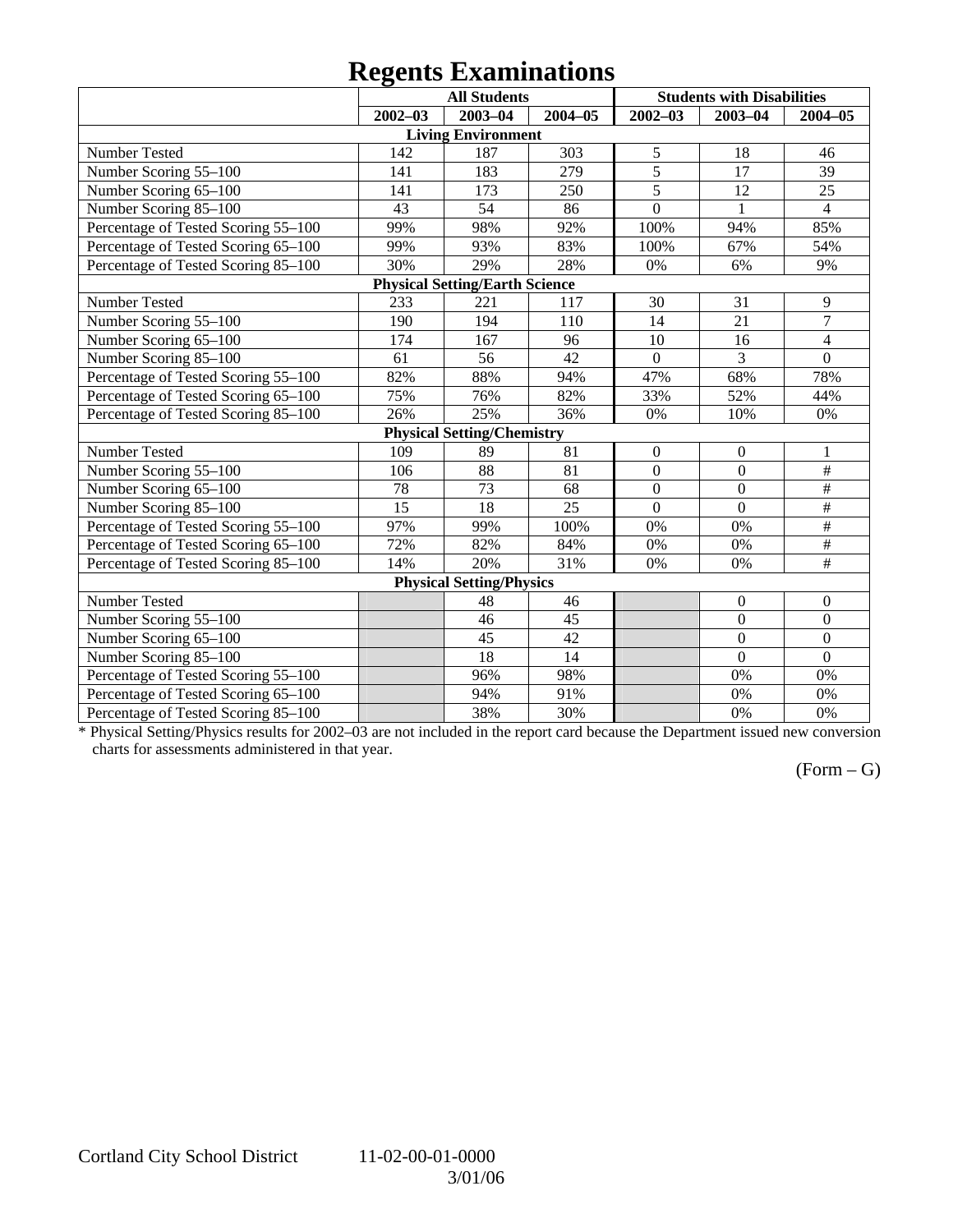# **Regents Examinations**

|                                     | <b>All Students</b>       |                              |                  | <b>Students with Disabilities</b> |                  |                  |
|-------------------------------------|---------------------------|------------------------------|------------------|-----------------------------------|------------------|------------------|
|                                     | $2002 - 03$               | $2003 - 04$                  | $2004 - 05$      | $2002 - 03$                       | $2003 - 04$      | $2004 - 05$      |
|                                     |                           | <b>Comprehensive French</b>  |                  |                                   |                  |                  |
| Number Tested                       | 22                        | 30                           | 36               | $\boldsymbol{0}$                  | $\boldsymbol{0}$ | $\mathbf{0}$     |
| Number Scoring 55-100               | 22                        | 30                           | 36               | $\boldsymbol{0}$                  | $\mathbf{0}$     | $\boldsymbol{0}$ |
| Number Scoring 65-100               | 21                        | 30                           | 36               | $\boldsymbol{0}$                  | $\mathbf{0}$     | $\mathbf{0}$     |
| Number Scoring 85-100               | 11                        | 26                           | 19               | $\boldsymbol{0}$                  | $\mathbf{0}$     | $\mathbf{0}$     |
| Percentage of Tested Scoring 55-100 | 100%                      | 100%                         | 100%             | $0\%$                             | 0%               | 0%               |
| Percentage of Tested Scoring 65-100 | 95%                       | 100%                         | 100%             | 0%                                | 0%               | 0%               |
| Percentage of Tested Scoring 85-100 | 50%                       | 87%                          | 53%              | 0%                                | 0%               | 0%               |
|                                     |                           | <b>Comprehensive Italian</b> |                  |                                   |                  |                  |
| Number Tested                       | 0                         | $\boldsymbol{0}$             | $\boldsymbol{0}$ | $\boldsymbol{0}$                  | $\boldsymbol{0}$ | $\mathbf{0}$     |
| Number Scoring 55-100               | $\boldsymbol{0}$          | $\boldsymbol{0}$             | $\boldsymbol{0}$ | $\boldsymbol{0}$                  | $\boldsymbol{0}$ | $\boldsymbol{0}$ |
| Number Scoring 65-100               | $\boldsymbol{0}$          | $\boldsymbol{0}$             | $\boldsymbol{0}$ | $\boldsymbol{0}$                  | $\overline{0}$   | $\boldsymbol{0}$ |
| Number Scoring 85-100               | $\mathbf{0}$              | $\boldsymbol{0}$             | $\mathbf{0}$     | $\mathbf{0}$                      | $\mathbf{0}$     | $\mathbf{0}$     |
| Percentage of Tested Scoring 55-100 | 0%                        | 0%                           | 0%               | 0%                                | 0%               | 0%               |
| Percentage of Tested Scoring 65-100 | 0%                        | 0%                           | $0\%$            | 0%                                | 0%               | 0%               |
| Percentage of Tested Scoring 85-100 | 0%                        | 0%                           | 0%               | 0%                                | 0%               | 0%               |
|                                     |                           | <b>Comprehensive German</b>  |                  |                                   |                  |                  |
| Number Tested                       | 4                         | 6                            | 8                | $\boldsymbol{0}$                  | 1                | $\mathbf{0}$     |
| Number Scoring 55-100               | $\overline{\#}$           | 6                            | $\,8\,$          | $\boldsymbol{0}$                  | $\overline{\#}$  | $\boldsymbol{0}$ |
| Number Scoring 65-100               | #                         | 6                            | $\,8\,$          | $\boldsymbol{0}$                  | #                | $\boldsymbol{0}$ |
| Number Scoring 85-100               | #                         | $\overline{3}$               | 6                | $\mathbf{0}$                      | #                | $\overline{0}$   |
| Percentage of Tested Scoring 55-100 | #                         | 100%                         | 100%             | 0%                                | #                | 0%               |
| Percentage of Tested Scoring 65-100 | #                         | 100%                         | 100%             | 0%                                | $\frac{1}{2}$    | 0%               |
| Percentage of Tested Scoring 85-100 | $\overline{\overline{H}}$ | 50%                          | 75%              | 0%                                | $\overline{\#}$  | 0%               |
|                                     |                           | <b>Comprehensive Hebrew</b>  |                  |                                   |                  |                  |
| Number Tested                       | $\boldsymbol{0}$          | $\boldsymbol{0}$             | $\boldsymbol{0}$ | $\boldsymbol{0}$                  | $\boldsymbol{0}$ | $\mathbf{0}$     |
| Number Scoring 55-100               | $\boldsymbol{0}$          | $\boldsymbol{0}$             | $\boldsymbol{0}$ | $\boldsymbol{0}$                  | $\boldsymbol{0}$ | $\boldsymbol{0}$ |
| Number Scoring 65-100               | $\boldsymbol{0}$          | $\boldsymbol{0}$             | $\boldsymbol{0}$ | $\boldsymbol{0}$                  | $\overline{0}$   | $\boldsymbol{0}$ |
| Number Scoring 85-100               | $\overline{0}$            | $\boldsymbol{0}$             | $\mathbf{0}$     | $\mathbf{0}$                      | $\overline{0}$   | $\overline{0}$   |
| Percentage of Tested Scoring 55-100 | 0%                        | 0%                           | 0%               | 0%                                | 0%               | 0%               |
| Percentage of Tested Scoring 65-100 | 0%                        | 0%                           | $0\%$            | 0%                                | 0%               | 0%               |
| Percentage of Tested Scoring 85-100 | 0%                        | 0%                           | $0\%$            | 0%                                | 0%               | 0%               |
|                                     |                           | <b>Comprehensive Spanish</b> |                  |                                   |                  |                  |
| Number Tested                       | 67                        | 62                           | 60               | $\boldsymbol{0}$                  | $\boldsymbol{0}$ | 1                |
| Number Scoring 55-100               | 67                        | 62                           | 59               | $\boldsymbol{0}$                  | $\mathbf{0}$     | $\overline{\#}$  |
| Number Scoring 65-100               | 66                        | 62                           | 58               | $\boldsymbol{0}$                  | $\boldsymbol{0}$ | #                |
| Number Scoring 85-100               | 41                        | 36                           | 40               | $\overline{0}$                    | $\overline{0}$   | $\overline{\#}$  |
| Percentage of Tested Scoring 55-100 | 100%                      | 100%                         | 98%              | 0%                                | 0%               | $\#$             |
| Percentage of Tested Scoring 65-100 | 99%                       | 100%                         | 97%              | 0%                                | 0%               | $\frac{1}{2}$    |
| Percentage of Tested Scoring 85-100 | 61%                       | 58%                          | 67%              | 0%                                | 0%               | $\overline{\#}$  |
|                                     |                           | <b>Comprehensive Latin</b>   |                  |                                   |                  |                  |
| Number Tested                       | $\,8$                     | 10                           | 16               | $\boldsymbol{0}$                  | $\boldsymbol{0}$ | $\overline{0}$   |
| Number Scoring 55-100               | $\,8\,$<br>$\overline{8}$ | 10                           | 16               | $\boldsymbol{0}$                  | $\boldsymbol{0}$ | $\boldsymbol{0}$ |
| Number Scoring 65-100               | $\overline{7}$            | 10<br>7                      | 16               | $\boldsymbol{0}$                  | $\boldsymbol{0}$ | $\boldsymbol{0}$ |
| Number Scoring 85-100               |                           |                              | 11               | $\boldsymbol{0}$                  | $\boldsymbol{0}$ | $\boldsymbol{0}$ |
| Percentage of Tested Scoring 55-100 | 100%                      | 100%                         | 100%             | 0%                                | 0%               | 0%               |
| Percentage of Tested Scoring 65-100 | 100%                      | 100%                         | 100%             | 0%                                | 0%               | 0%               |
| Percentage of Tested Scoring 85-100 | 88%                       | 70%                          | 69%              | 0%                                | 0%               | 0%               |

 $(Form - H)$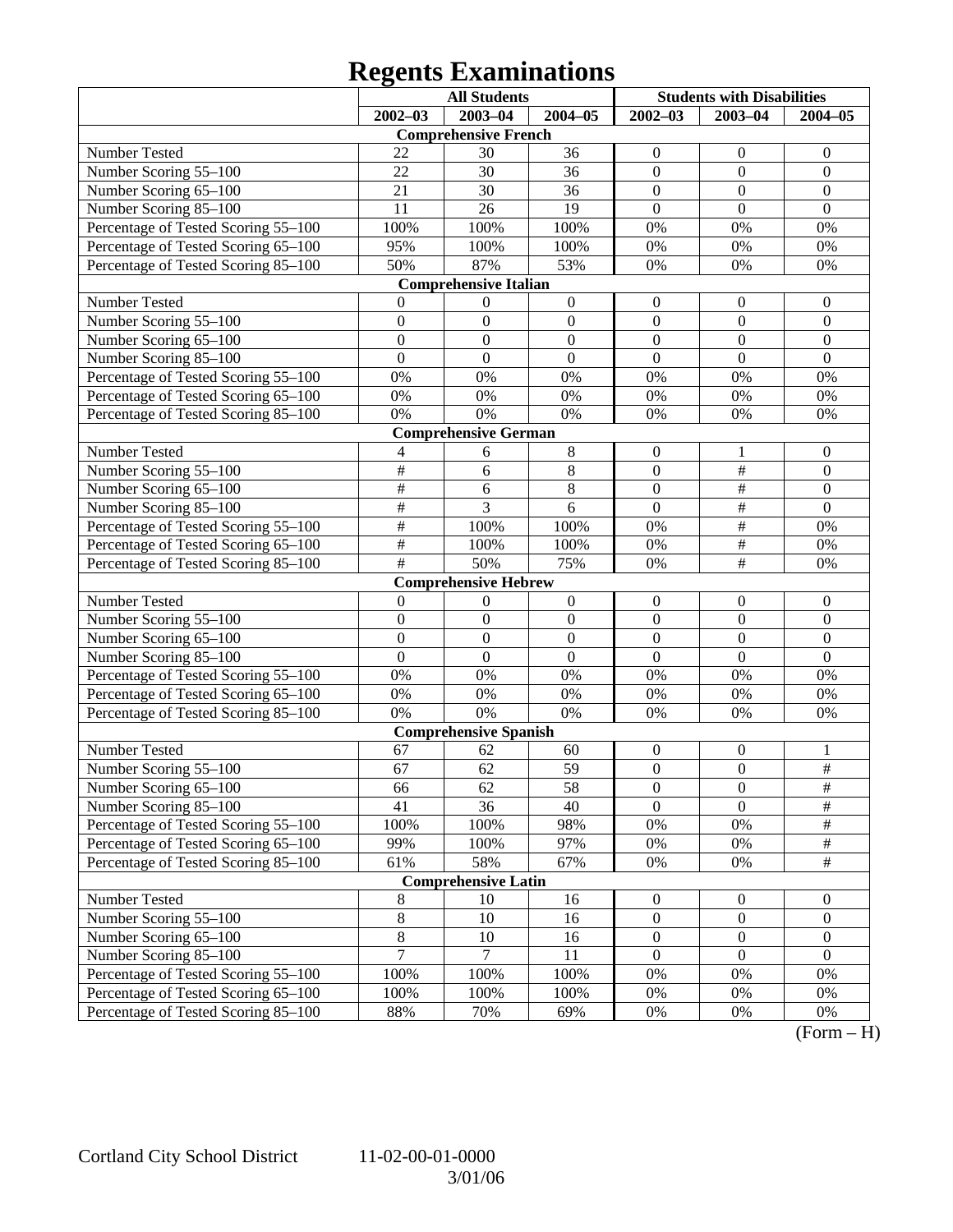|                 |                                   | <b>Number</b><br><b>Tested</b> | $%$ at Level 1 | $\%$ at Level 2 | $%$ at Level 3 | $%$ at Level 4 |
|-----------------|-----------------------------------|--------------------------------|----------------|-----------------|----------------|----------------|
|                 | <b>General-Education Students</b> | 164                            | 5%             | 5%              | 60%            | 30%            |
| <b>Nov 2004</b> | <b>Students with Disabilities</b> | 57                             | 2%             | 23%             | 54%            | .1%            |
|                 | All Students                      | 221                            | 7%             | 10%             | 58%            | 25%            |

# **Elementary-Level Social Studies**

# **Middle-Level Social Studies**

|                  |                                   | Number<br><b>Tested</b> | $\%$ at Level 1 | $\%$ at Level 2 | $%$ at Level 3 | % at Level 4 |
|------------------|-----------------------------------|-------------------------|-----------------|-----------------|----------------|--------------|
|                  | <b>General-Education Students</b> | 192                     | 1%              | 16%             | 67%            | 16%          |
| <b>June 2005</b> | <b>Students with Disabilities</b> | 45                      | 9%              | 64%             | 27%            | 0%           |
|                  | All Students                      | 237                     | 3%              | 25%             | 59%            | 13%          |

 $(Form - I)$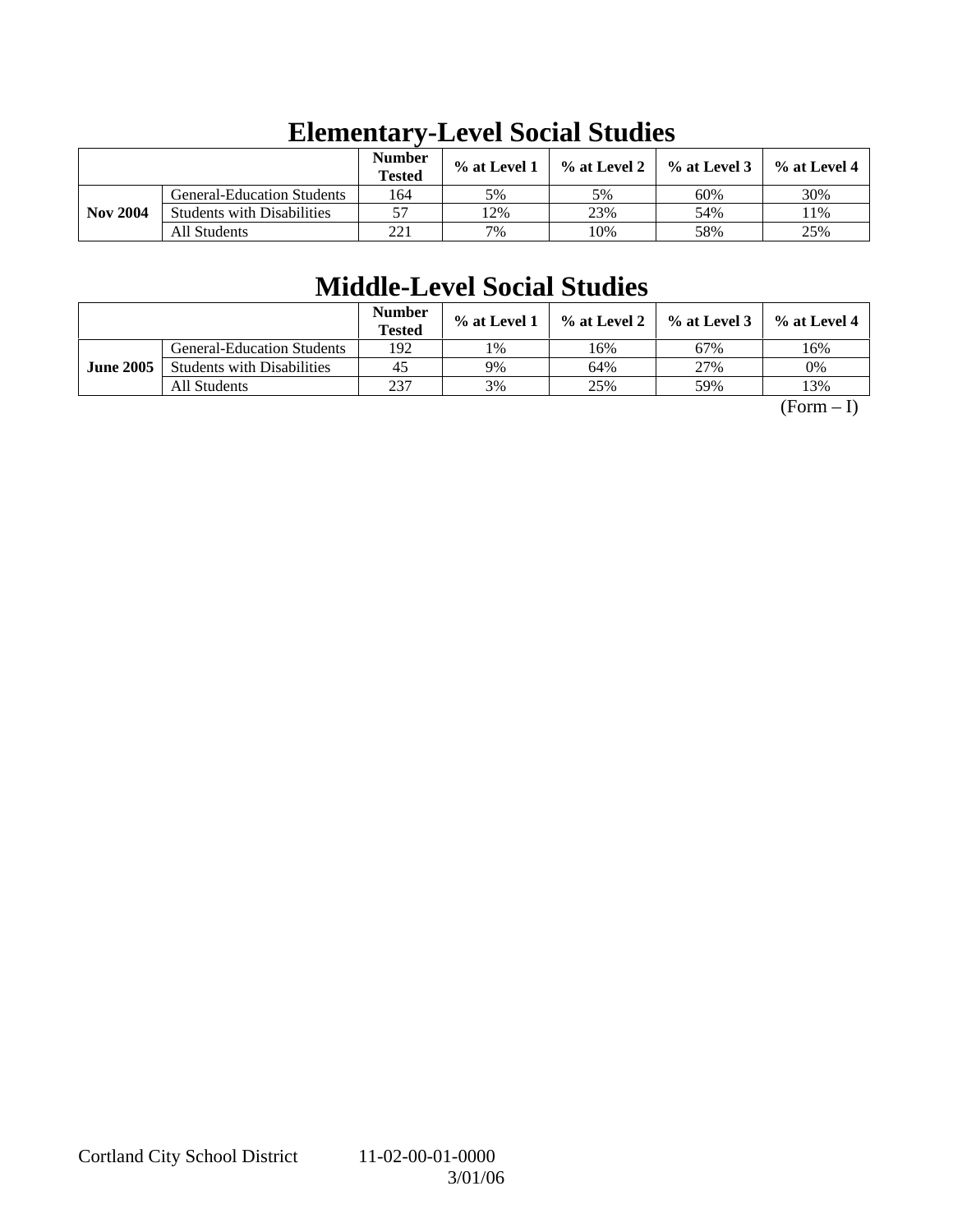## **New York State Alternate Assessments (NYSAA) 2004–05**

|                              | <b>Count of Students</b>                                                              |  |   |   |   |   |  |  |  |
|------------------------------|---------------------------------------------------------------------------------------|--|---|---|---|---|--|--|--|
| <b>Test</b>                  | Level 4<br><b>Not Tested</b><br><b>Tested</b><br><b>Level 1</b><br>Level 2<br>Level 3 |  |   |   |   |   |  |  |  |
| <b>Elementary Level</b>      |                                                                                       |  |   |   |   |   |  |  |  |
| <b>Social Studies</b>        |                                                                                       |  | # | # | # | # |  |  |  |
| <b>Middle Level</b>          |                                                                                       |  |   |   |   |   |  |  |  |
| <b>Social Studies</b>        |                                                                                       |  | 0 |   |   |   |  |  |  |
| <b>Secondary Level</b>       |                                                                                       |  |   |   |   |   |  |  |  |
| <b>English Language Arts</b> |                                                                                       |  | # | # | # | # |  |  |  |
| <b>Social Studies</b>        |                                                                                       |  | # | # | # | # |  |  |  |
| Mathematics                  |                                                                                       |  | # | # | # | # |  |  |  |
| Science                      |                                                                                       |  |   |   |   |   |  |  |  |

## **2001 Cohort Performance on Regents Examinations after Four Years**

|                              | <b>General-Education Students</b>  |                                     |                | <b>Students with Disabilities</b>  |                                      |                | <b>All Students</b>                |                                      |                |
|------------------------------|------------------------------------|-------------------------------------|----------------|------------------------------------|--------------------------------------|----------------|------------------------------------|--------------------------------------|----------------|
|                              | Global<br><b>History</b><br>& Geo. | U.S.<br><b>History</b><br>$&$ Gov't | <b>Science</b> | Global<br><b>History</b><br>& Geo. | U.S.<br><b>History</b><br>$\&$ Gov't | <b>Science</b> | Global<br><b>History</b><br>& Geo. | U.S.<br><b>History</b><br>$\&$ Gov't | <b>Science</b> |
| <b>Cohort Enrollment</b>     | 154                                | 154                                 | 154            | 18                                 | 18                                   | 18             | 172                                | 172                                  | 172            |
| Number Scoring 55–64         |                                    |                                     |                |                                    |                                      |                |                                    |                                      | 4              |
| Number Scoring 65-84         | 85                                 | 63                                  | 80             |                                    |                                      |                | 92                                 | 66                                   | 89             |
| Number Scoring 85-100        | 52                                 | 75                                  | 65             |                                    | ⌒                                    |                | 52                                 | 78                                   | 66             |
| <b>Approved Alternatives</b> |                                    |                                     |                |                                    |                                      |                |                                    |                                      |                |

 $\overline{(Form - J)}$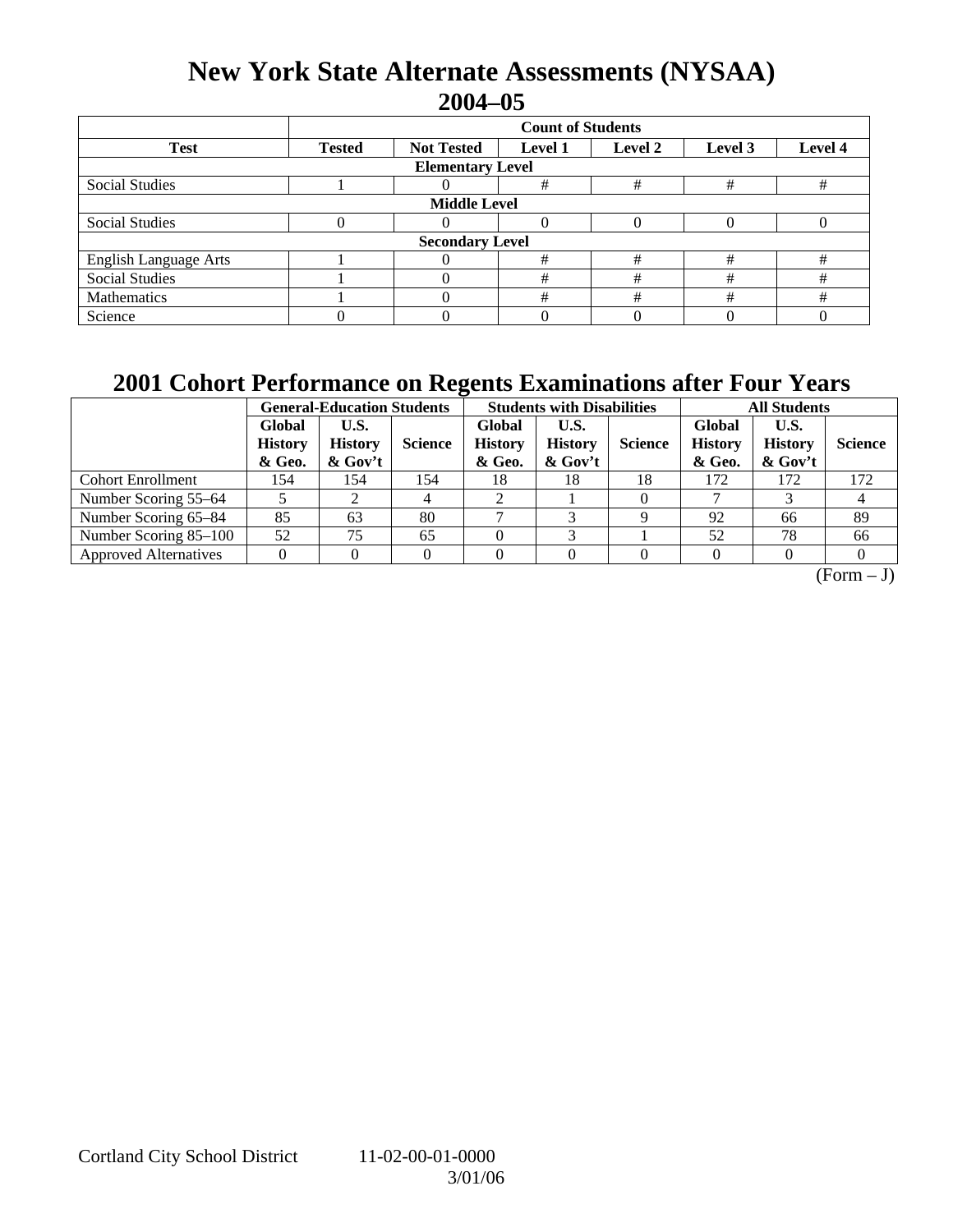## **New York State English as a Second Language Achievement Tests (NYSESLAT)\***

|                                           |             | <b>All Students</b>                       |                       | <b>Students with Disabilities</b> |                  |                  |  |  |  |
|-------------------------------------------|-------------|-------------------------------------------|-----------------------|-----------------------------------|------------------|------------------|--|--|--|
|                                           | $2002 - 03$ | $2003 - 04$<br>$2004 - 05$                |                       | $2002 - 03$                       | $2003 - 04$      | $2004 - 05$      |  |  |  |
| Listening and Speaking (Grade K-1)        |             |                                           |                       |                                   |                  |                  |  |  |  |
| Number Tested                             |             | 9                                         | 8                     |                                   | $\mathbf{0}$     | $\mathbf{0}$     |  |  |  |
| Beginning                                 |             | $\overline{0}$                            | $\overline{0}$        |                                   | $\mathbf{0}$     | $\overline{0}$   |  |  |  |
| Intermediate                              |             | $\overline{2}$                            | 1                     |                                   | $\Omega$         | $\overline{0}$   |  |  |  |
| Advanced                                  |             | 6                                         | $\tau$                |                                   | $\mathbf{0}$     | $\boldsymbol{0}$ |  |  |  |
| Proficient                                |             | $\mathbf{1}$                              | $\mathbf{0}$          |                                   | $\boldsymbol{0}$ | $\boldsymbol{0}$ |  |  |  |
| Reading and Writing (Grade K-1)           |             |                                           |                       |                                   |                  |                  |  |  |  |
| Number Tested                             |             | 9                                         | 8                     |                                   | $\mathbf{0}$     | $\mathbf{0}$     |  |  |  |
| Beginning                                 |             | 1                                         | $\mathbf{0}$          |                                   | $\mathbf{0}$     | $\mathbf{0}$     |  |  |  |
| Intermediate                              |             | $\overline{4}$                            | 6                     |                                   | $\Omega$         | $\overline{0}$   |  |  |  |
| Advanced                                  |             | $\mathbf{1}$                              | $\overline{2}$        |                                   | $\overline{0}$   | $\overline{0}$   |  |  |  |
| Proficient                                |             | 3                                         | $\theta$              |                                   | $\boldsymbol{0}$ | $\mathbf{0}$     |  |  |  |
|                                           |             | <b>Listening and Speaking (Grade 2-4)</b> |                       |                                   |                  |                  |  |  |  |
| Number Tested                             |             | 11                                        | 8                     |                                   | $\mathbf{0}$     | $\mathbf{0}$     |  |  |  |
| Beginning                                 |             | $\mathbf{0}$                              | $\overline{0}$        |                                   | $\mathbf{0}$     | $\mathbf{0}$     |  |  |  |
| Intermediate                              |             | $\overline{2}$                            | 1                     |                                   | $\mathbf{0}$     | $\boldsymbol{0}$ |  |  |  |
| Advanced                                  |             | $\overline{4}$                            | 4                     |                                   | $\mathbf{0}$     | $\boldsymbol{0}$ |  |  |  |
| Proficient                                |             | 5                                         | 3                     |                                   | $\Omega$         | $\mathbf{0}$     |  |  |  |
|                                           |             | Reading and Writing (Grade 2-4)           |                       |                                   |                  |                  |  |  |  |
| Number Tested                             |             | 11                                        | 8                     |                                   | $\mathbf{0}$     | $\mathbf{0}$     |  |  |  |
| Beginning                                 |             | $\boldsymbol{0}$                          | $\boldsymbol{0}$      |                                   | $\boldsymbol{0}$ | $\mathbf{0}$     |  |  |  |
| Intermediate                              |             | $\overline{4}$                            | 1                     |                                   | $\overline{0}$   | $\overline{0}$   |  |  |  |
| Advanced                                  |             | 5                                         | $\overline{2}$        |                                   | $\mathbf{0}$     | $\boldsymbol{0}$ |  |  |  |
| Proficient                                |             | $\mathfrak{D}$                            | 5                     |                                   | $\Omega$         | $\overline{0}$   |  |  |  |
| <b>Listening and Speaking (Grade 5-6)</b> |             |                                           |                       |                                   |                  |                  |  |  |  |
| Number Tested                             |             | 4                                         |                       |                                   | $\boldsymbol{0}$ | $\mathbf{0}$     |  |  |  |
| Beginning                                 |             | $\#$                                      | $\#$                  |                                   | $\Omega$         | $\mathbf{0}$     |  |  |  |
| Intermediate                              |             | $\#$                                      | $\#$                  |                                   | $\mathbf{0}$     | $\boldsymbol{0}$ |  |  |  |
| Advanced                                  |             | $\#$                                      | $\#$                  |                                   | $\boldsymbol{0}$ | $\boldsymbol{0}$ |  |  |  |
| Proficient                                |             | $\overline{\#}$                           | $\overline{\ddot{x}}$ |                                   | $\Omega$         | $\overline{0}$   |  |  |  |
| Reading and Writing (Grade 5-6)           |             |                                           |                       |                                   |                  |                  |  |  |  |
| Number Tested                             |             | 4                                         |                       |                                   | $\overline{0}$   | $\mathbf{0}$     |  |  |  |
| Beginning                                 |             | $\#$                                      | $\#$                  |                                   | $\boldsymbol{0}$ | $\mathbf{0}$     |  |  |  |
| Intermediate                              |             | $\#$                                      | $\#$                  |                                   | $\boldsymbol{0}$ | $\boldsymbol{0}$ |  |  |  |
| Advanced                                  |             | #                                         | $\#$                  |                                   | $\boldsymbol{0}$ | $\overline{0}$   |  |  |  |
| Proficient                                |             | $\#$                                      | $\#$                  |                                   | $\mathbf{0}$     | $\overline{0}$   |  |  |  |

\*The NYSESLAT was first administered in the 2002–03 school year, but complete data for all school districts were not available until 2003–04.

 $(Form - K)$